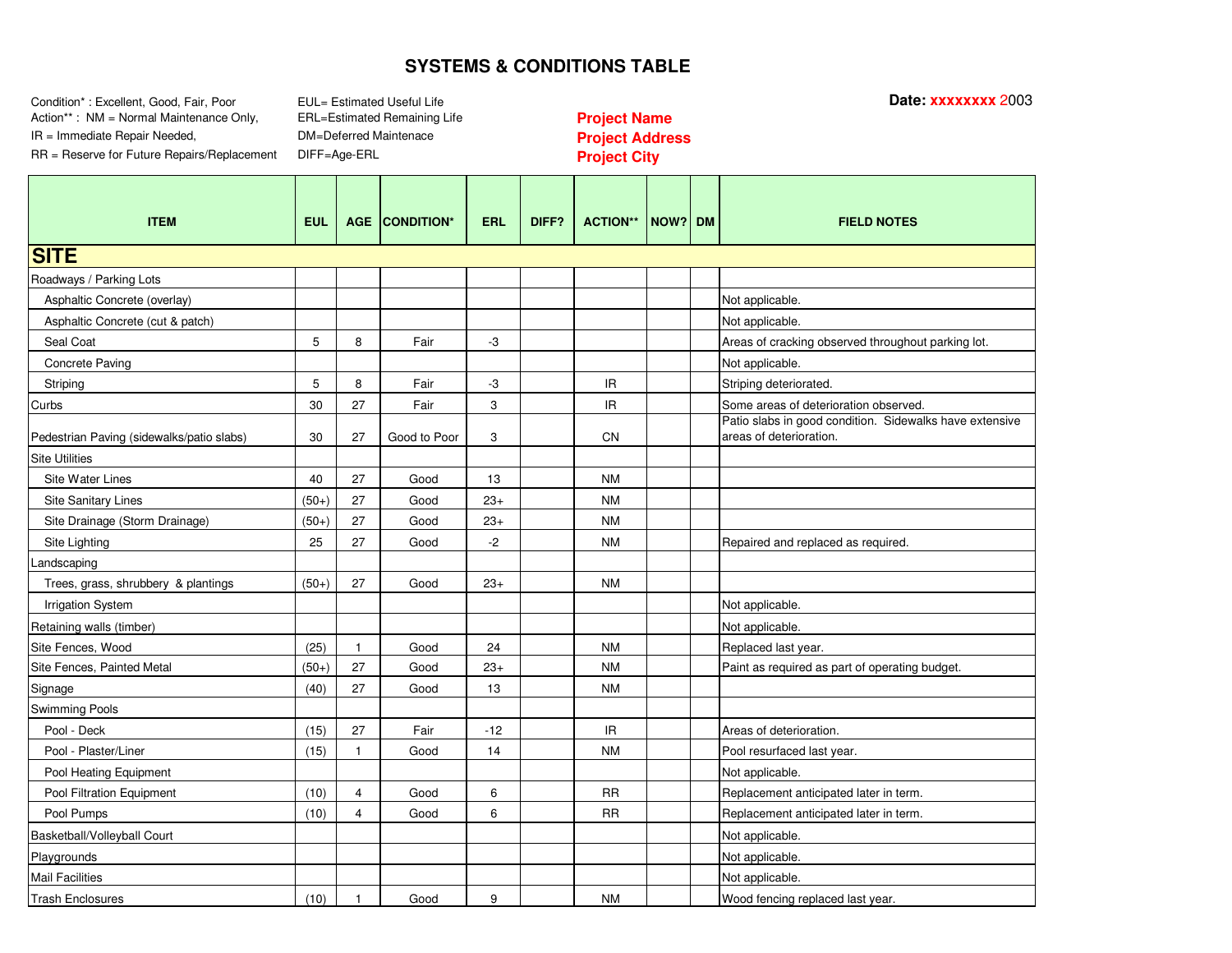Condition\* : Excellent, Good, Fair, Poor **Date: xxxxxxxx** 2003 Action\*\* : NMM = Normal Maintenance Only, **Profith Life Life Containing Life Project Name** IR <sup>=</sup> Immediate Repair Needed, **Project Address**

EUL= Estimated Useful Life DM=Deferred Maintenace DIFF=Age-ERL

| <b>ITEM</b>                               | <b>EUL</b> |              | <b>AGE CONDITION*</b> | <b>ERL</b> | DIFF? | <b>ACTION**</b> | NOW? DM | <b>FIELD NOTES</b>                                                                                        |
|-------------------------------------------|------------|--------------|-----------------------|------------|-------|-----------------|---------|-----------------------------------------------------------------------------------------------------------|
| <b>ARCHITECTURAL</b>                      |            |              |                       |            |       |                 |         |                                                                                                           |
| Foundation (structural)                   | $(50+)$    | 27           | Good                  | $23+$      |       | <b>NM</b>       |         | Buildings 3733 and 3737 mudjacked in 1999 and 2000.                                                       |
| Building Slab (structural)                | $(50+)$    | 27           | Good                  | $23+$      |       | <b>NM</b>       |         |                                                                                                           |
| Superstructure                            | $(50+)$    | 27           | Good                  | $23+$      |       | <b>NM</b>       |         |                                                                                                           |
| Exterior Walls - Brick                    | (40)       | 27           | Good                  | 13         |       | <b>NM</b>       |         |                                                                                                           |
| Exterior Stairs - Concrete/metal rails    | $(50+)$    | 27           | Fair                  | $14 - 15$  |       | IR.             |         | Areas of deterioration observed.                                                                          |
| <b>Balconies/Patios</b>                   | (20)       | 27           | Fair to Poor          | $-7$       |       | IR.             |         | Some decks and fences repaired and some deteriorated.                                                     |
| Roof - Built-up roof                      | (20)       | 27           | Poor                  | $-7$       |       | IR.             |         | Roof leaks and does not drain well. Drywall walls and<br>ceilings water damaged due to roof leaks.        |
| Mansard Roof - Wood Shingles              | (20)       | 27           | Poor                  | $-7$       |       | IR.             |         | Shingles deteriorated and missing.                                                                        |
| Roof Drainage (Gutters / Downspouts etc.) | (25)       | 27           | Poor                  | $-2$       |       | IR.             |         | Insufficient roof drains.                                                                                 |
| Windows (frames and glazing)              | (30)       | 27           | Good                  | 3          |       | <b>NM</b>       |         |                                                                                                           |
| Doors                                     |            |              |                       |            |       |                 |         |                                                                                                           |
| <b>Exterior Unit Doors</b>                | (25)       | $\mathbf{1}$ | Good                  | 24         |       | <b>NM</b>       |         | Entry doors were repaired and adjusted last year.                                                         |
| Sliding Glass Patio Doors                 | (15)       | varies       | Good                  | varies     |       | <b>NM</b>       |         | Repaired and replaced as required.                                                                        |
| <b>Building Mounted Lighting</b>          | (25)       | varies       | Good                  | varies     |       | <b>NM</b>       |         | Repaired and replaced as required.                                                                        |
| Carports                                  | (40)       | 27           | Poor                  | 13         |       | <b>NM</b>       |         | T-111 siding and wood shingle mansard roofs deteriorated                                                  |
| Common Area Improvements                  |            |              |                       |            |       |                 |         |                                                                                                           |
| Floor coverings (carpets)                 | (7)        | 27           | Good                  | $-20$      |       | <b>RR</b>       |         | Replacement of carpet is anticipated later in term.                                                       |
| Floor coverings (vinyl)                   | (15)       | 27           | Good                  | $-12$      |       | <b>RR</b>       |         | Immediate repair of water damaged vinyl near shower.<br>Replacment of vinyl is anticipated later in term. |
| Public bathroom fixtures                  | (15)       | varies       | Good                  | varies     |       | <b>NM</b>       |         | Repaired and replaced as required.                                                                        |
|                                           |            |              |                       |            |       |                 |         |                                                                                                           |
|                                           |            |              |                       |            |       |                 |         |                                                                                                           |
|                                           |            |              |                       |            |       |                 |         |                                                                                                           |
|                                           |            |              |                       |            |       |                 |         |                                                                                                           |
|                                           |            |              |                       |            |       |                 |         |                                                                                                           |
|                                           |            |              |                       |            |       |                 |         |                                                                                                           |
|                                           |            |              |                       |            |       |                 |         |                                                                                                           |
|                                           |            |              |                       |            |       |                 |         |                                                                                                           |
|                                           |            |              |                       |            |       |                 |         |                                                                                                           |
|                                           |            |              |                       |            |       |                 |         |                                                                                                           |
|                                           |            |              |                       |            |       |                 |         |                                                                                                           |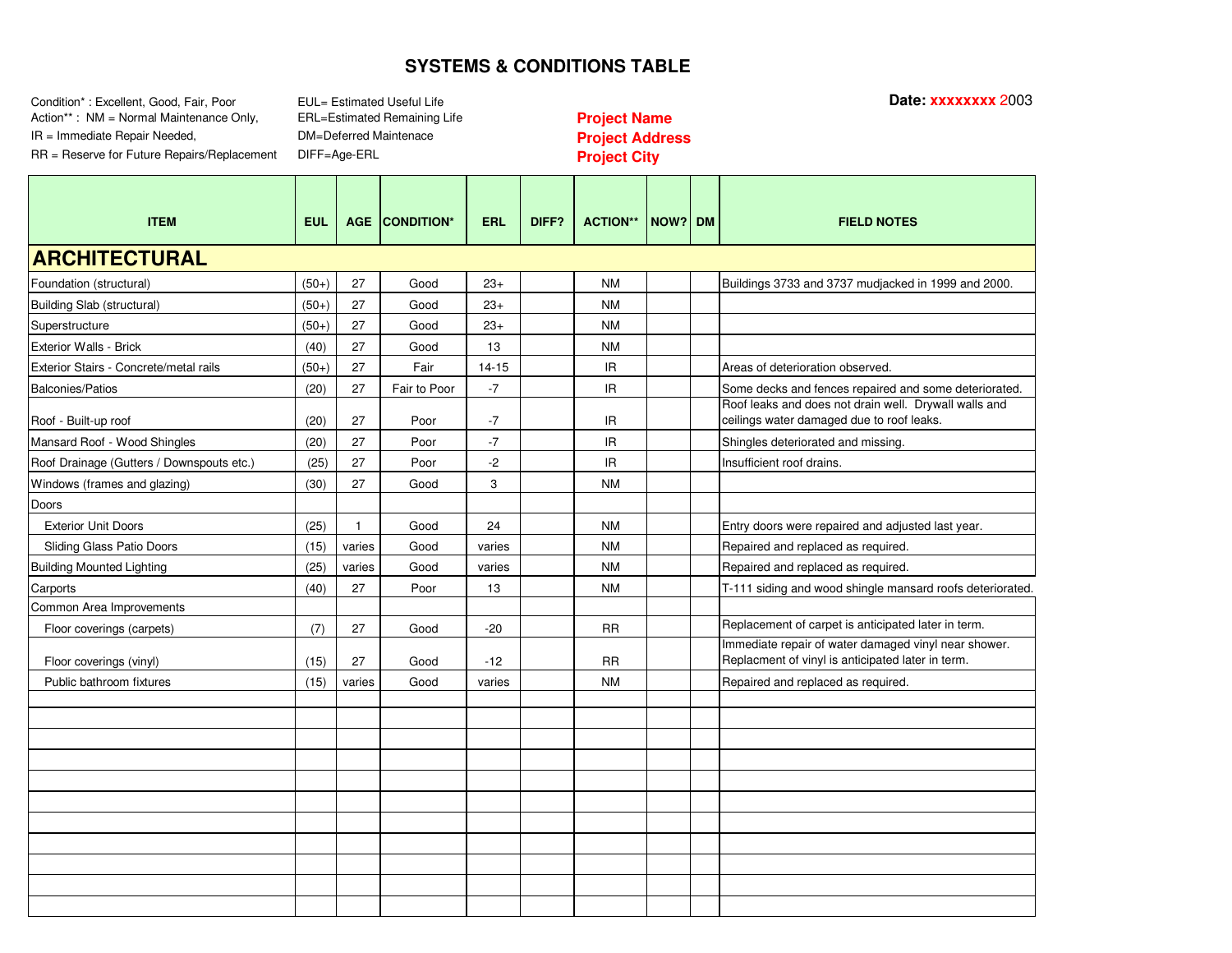Condition\* : Excellent, Good, Fair, Poor **Date: xxxxxxxx** 2003 Action\*\* : NMM = Normal Maintenance Only, **Profith Life Life Containing Life Project Name** IR <sup>=</sup> Immediate Repair Needed, **Project Address**

EUL= Estimated Useful Life DM=Deferred Maintenace DIFF=Age-ERL

| <b>ITEM</b>                              | <b>EUL</b> |        | <b>AGE CONDITION*</b> | <b>ERL</b> | DIFF? | <b>ACTION**</b> | NOW? DM |  | <b>FIELD NOTES</b>                                        |  |
|------------------------------------------|------------|--------|-----------------------|------------|-------|-----------------|---------|--|-----------------------------------------------------------|--|
| <b>MECHANICAL &amp; ELECTRICAL</b>       |            |        |                       |            |       |                 |         |  |                                                           |  |
| <b>HVAC</b>                              |            |        |                       |            |       |                 |         |  |                                                           |  |
| Heating System (electric furnace)        | (20)       | 27     | Fair                  | $-7$       |       | IR/RR           |         |  | Replacement of all 144 units anticipated during the term. |  |
| Cooling System (electric AC condenser)   | (20)       | 27     | Fair                  | $-7$       |       | <b>RR</b>       |         |  | Replacement of 120 units anticipated later in the term.   |  |
|                                          |            |        |                       |            |       |                 |         |  |                                                           |  |
| Plumbing System                          |            |        |                       |            |       |                 |         |  |                                                           |  |
| Hot and Cold Water Distribution (copper) | (50)       | 27     | Good                  | 13         |       | <b>NM</b>       |         |  |                                                           |  |
| Sanitary Waste & Vent System (PVC)       | $(50+)$    | 27     | Good                  | 13         |       | <b>NM</b>       |         |  |                                                           |  |
| Bath Fixtures (sink, toilet, tub)        | (20)       | varies | Good                  | varies     |       | <b>NM</b>       |         |  | Repair and replace as required.                           |  |
| Domestic Water Heaters                   | (12)       | 27     | Fair                  | $-12$      |       | <b>RR</b>       |         |  | Replacment of 120 units is anticipated later in term.     |  |
|                                          |            |        |                       |            |       |                 |         |  |                                                           |  |
| <b>Gas Distribution</b>                  |            |        |                       |            |       |                 |         |  | Not applicable.                                           |  |
|                                          |            |        |                       |            |       |                 |         |  |                                                           |  |
| <b>Electrical System</b>                 |            |        |                       |            |       |                 |         |  |                                                           |  |
| Building Power / Wiring                  | $(50+)$    | 27     | Good                  | $23+$      |       | <b>NM</b>       |         |  |                                                           |  |
| <b>Breaker Panels</b>                    | $(50+)$    | 27     | Good                  | $23+$      |       | <b>NM</b>       |         |  |                                                           |  |
| GFI - ground fault interupter circuitry  | $(50+)$    | 27     | Good                  | $23+$      |       | <b>NM</b>       |         |  |                                                           |  |
|                                          |            |        |                       |            |       |                 |         |  |                                                           |  |
| Life Safety Systems                      |            |        |                       |            |       |                 |         |  |                                                           |  |
| Fire Hydrants                            | $(50+)$    | 27     | Good                  | $13+$      |       | <b>NM</b>       |         |  |                                                           |  |
| <b>Smoke Detectors</b>                   | (10)       | 27     | Good                  | $-17$      |       | <b>NM</b>       |         |  | Replace as required as part of operating budget.          |  |
| Fire Extinguishers                       | (10)       | 27     | Good                  | $-17$      |       | <b>NM</b>       |         |  | Replace as required as part of operating budget.          |  |
| Fire Alarms/Pull Stations                | (20)       | 27     | Good                  | $-7$       |       | <b>NM</b>       |         |  | Replace as required as part of operating budget.          |  |
| Emergency Lights - Audio/Visual Strobes  |            |        |                       |            |       |                 |         |  | Not applicable.                                           |  |
|                                          |            |        |                       |            |       |                 |         |  |                                                           |  |
| <b>Security Systems</b>                  | (15)       | 3      | Good                  | 12         |       | <b>NM</b>       |         |  | Repair as part of operating budget.                       |  |
|                                          |            |        |                       |            |       |                 |         |  |                                                           |  |
|                                          |            |        |                       |            |       |                 |         |  |                                                           |  |
|                                          |            |        |                       |            |       |                 |         |  |                                                           |  |
|                                          |            |        |                       |            |       |                 |         |  |                                                           |  |
|                                          |            |        |                       |            |       |                 |         |  |                                                           |  |